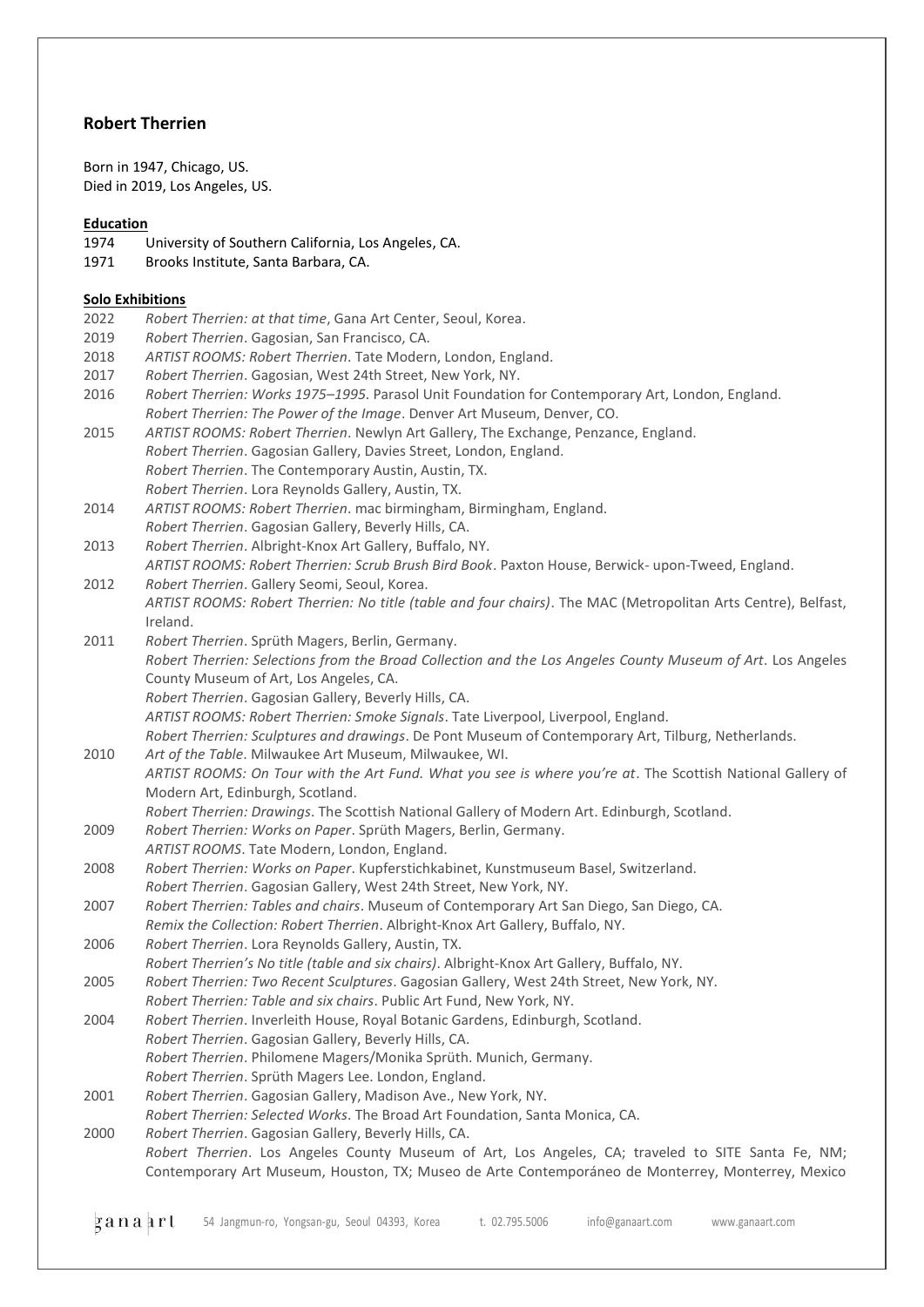#### (through 2001).

*Robert Therrien*. Kemper Museum of Contemporary Art, Kansas City, MO.

- 1998 *Robert Therrien*. Paule Anglim Gallery, San Francisco, CA.
- 1997 *Sculpture by Robert Therrien*. The Contemporary Arts Center, Cincinnati, OH. *Robert Therrien*. Gagosian Gallery, Beverly Hills, CA.

*Robert Therrien: Large-Scale Sculpture*. The Eli Broad Family Foundation, Los Angeles, CA.

1996 *Robert Therrien. Saidye* Bronfman Centre for the Arts, Montreal, Canada; traveled to the Art Gallery of York University, Toronto, Canada; Illingworth Kerr Gallery, Albert College of Art & Design, Calgary, Canada (through 1997).

*Robert Therrien: Drawings*. Leo Castelli Gallery, New York, NY. Robert Therrien. Leo Castelli, New York, NY.

- 1994 *Robert Therrien*. The Broad Foundation, Santa Monica, CA.
- 1993 *Robert Therrien*. Leo Castelli Gallery, New York, NY.
- 1992 *Robert Therrien*. Konrad Fischer Galerie, Düsseldorf, Germany.
- 1991 *Robert Therrien*. Museo Nacional Centro de Arte Reina Sofia, Madrid, Spain.
- *Robert Therrien*. Leo Castelli Gallery, New York, NY.
- 1990 *Robert Therrien*. Konrad Fischer Gallery, Düsseldorf, Germany. *Robert Therrien*. Leo Castelli Gallery Gallery, New York, NY.
- 1988 *Robert Therrien*. Leo Castelli Gallery, New York, NY.
- 1987 *Robert Therrien: A Series of Three Installations*. Leo Castelli Gallery, New York, NY.
- *Robert Therrien*. Konrad Fischer Gallery, Düsseldorf, Germany.

1986 *Robert Therrien*. Leo Castelli Gallery, New York, NY. 1985 Robert Therrien. Ace Gallery, Los Angeles, CA.

- 1984 *Robert Therrien*. The Museum of Contemporary Art, Los Angeles, CA.
- *Robert Therrien*. Hoshour Gallery, Albuquerque, NM.
- 1982 *Robert Therrien*. Ace Gallery, Los Angeles, CA.
- 1979 *Robert Therrien*. Institute of Contemporary Art, Los Angeles, CA.
- 1978 *Robert Therrien*. Holly Solomon Gallery, New York, NY.
- *Robert Therrien*. Ruth S. Schaffner Annex, Los Angeles, CA.
- 1977 *Robert Therrien*. Ruth S. Schaffner Gallery, Los Angeles, CA.
- 1975 *Robert Therrien*. Ruth S. Schaffner Gallery, Los Angeles, CA.

## **Selected Group Exhibitions**

- 2020 *Valley of Gold: Southern California and the Phantasmagoric*. Kasmin Gallery, New York, NY. *All of Them Witches*. Jeffrey Deitch Gallery, Los Angeles, CA.
- 2019 *Selected Works from the Collection of Holly Solomon*. Marlborough Contemporary, London, England. *ON BOARD THE SHIPS AT SEA ARE WE*. FLAG Art Foundation, New York, NY.
- 2017 *L.A. Invitational*. Gagosian, West 24th St., New York, NY. *Out of Sight! Art of the Senses*. Albright-Knox Art Gallery, Buffalo, NY. *No Place Like Home*. The Israel Museum, Jerusalem, Israel; traveled to the Museu Coleção Berardo, Lisbon, Portugal.
- 2016 *Plane.Site*. Gagosian Gallery, San Francisco, CA.
- 2015 *Prototypology: An Index of Process and Mutation*. Gagosian Gallery, Rome, Italy. *Milk & Honey: Contemporary Art in California*. Slow Culture, Los Angeles, CA.

2014 *Le Jardin Décomposé / Decomposed Garden*. Gagosian Gallery, Le Bourget, Paris, France. *Anderson Collection*. Anderson Collection at Stanford University, Stanford, CA. *The Avant-Garde Collection*. Orange County Museum of Art, Newport Beach, CA. *California Dreamin': Thirty Years of Collecting*. Palm Springs Art Museum, Palm Springs, CA. *Unsparing Quality*. Diana Rosenstein Fine Art, Los Angeles, CA. *Pop Culture: Selections from the Frederick R. Weisman Art Foundation*. Boca Raton Museum of Art, Boca Raton, FL. 2013 *personal, political, mysterious*. The Flag Art Foundation, New York, NY.

- *Nuage*. Musée Réattu, Arles, France.
- 2012 *Lifelike*. Walker Art Center, Minneapolis, MN; traveled to the New Orleans Museum of Art, New Orleans, LA; Museum of Contemporary Art San Diego, San Diego, CA; Blanton Museum of Art, The University of Texas, Austin, TX.
	- The Floor Show: Gravity and Materials. Gagosian Gallery, Beverly Hills, CA.
- 2011 *California Art from the Weisman Foundation*. Frederick R. Weisman Museum of Art, Malibu, CA.
- 2010 *ARTIST ROOMS: On Tour with the Art Fund. What you see is where you're at*. Scottish National Gallery of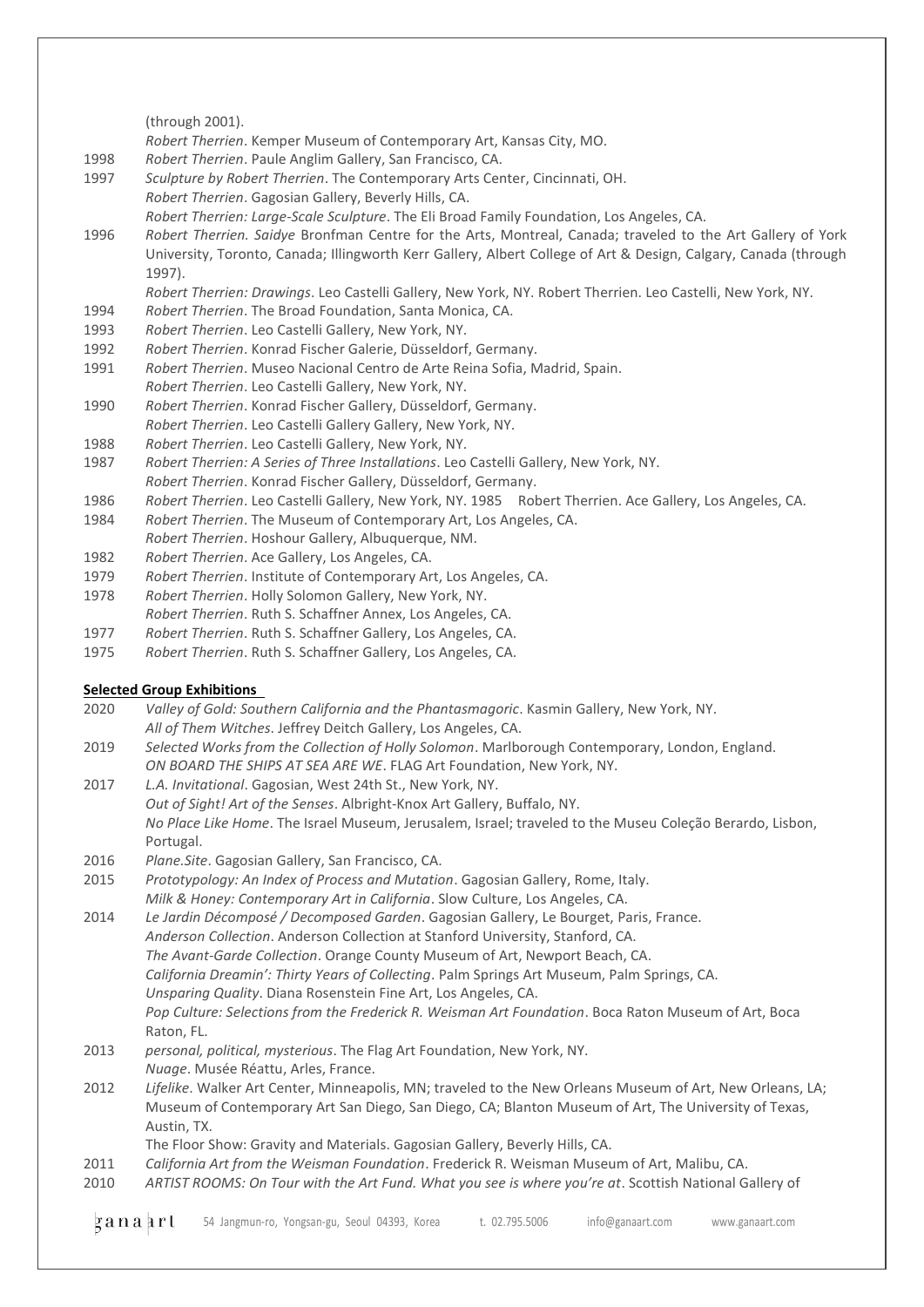Modern Art, Edinburgh, Scotland. *Wall & Floor*. Galerie Almine Rech, Paris, France. *Outside The Box: 1988–2010*. Hammer Museum. Los Angeles, CA. *Size DOES Matter*. Flag Art Foundation, New York, NY. *Le fabuleux destin du quotidian*. MAC'c Musee des Art Contemporains Site du Grand- Hornu, Hornu, Belgium. *Small is Beautiful*. Gallery Seomi, Seoul, Korea. *Meet Me Inside*. Gagosian Gallery, Beverly Hills, CA. *Calder to Warhol: Introducing the Fisher Collection*. San Francisco Museum of Modern Art, San Francisco, CA. 2009 *ARTIST ROOMS: The d'Offay Donation*. Tate Modern, London, England. *From Dürer to Gober; 101 Master Drawings from the Kupferstichkabinett*. Kunstmuseum Basel, Museum für Gegenwartskunst, Basel, Switzerland. *Mark-Making: Dots, Lines and Curves*. Lora Reynolds Gallery, Austin, TX. Contemporary *Art from the Barron Collection*. The Herbert F. Johnson Museum of Art, Cornell University, Ithaca, NY. *Core*. Betty Cunningham Gallery, New York, NY. 2008 *"I won't grow up"*. Cheim & Reid, New York, NY. *Sgozzata*. Peres Projects, Berlin, Germany. *Summer School*. The FLAG Art Foundation, New York, NY. *Omul Negru*. Nicodim Gallery, Bucharest, Romania. *Beverly Hills 20-Year Anniversary Invitational Exhibition, 1995–2015*. Gagosian Gallery, Beverly Hills, CA *The Inaugural Exhibition*. The Broad Contemporary Art Museum at LACMA, Los Angeles, CA. *Paintings, Drawings and Sculpture*. John Berggruen Gallery, San Francisco, CA. 2007 *The Panza Collection: An Experience of Color and Light*. Albright-Knox Art Gallery, Buffalo, NY. *Uneasy Angel/Imagine Los Angeles*. Sprüth Magers, Munich, Germany. *Lines, Grids, Stains, Words*. The Museum of Modern Art, New York, NY. 2006 *Sculpture*. Gagosian Gallery, Beverly Hills, CA. *Los Angeles 1955–1985. Birth of an Artistic Capital*. Centre Pompidou, Paris. *Selections from the Ruth and Murray A. Gribin Collection*. Museum of Contemporary Art San Diego at La Jolla, La Jolla, CA. 2005 *Southern Exposure*. Museum of Contemporary Art San Diego, San Diego, CA. *Weather*. William Griffin Gallery, Santa Monica, CA. *Works on Paper*. Gagosian Gallery, Beverly Hills, CA. 2003 *The Not-So-Still Life: A Century of Painting and Sculpture*. San Jose Museum of Art, San Jose, CA; traveled to the Pasadena Museum, Pasadena, CA. *Strangely Familiar: Approaches to Scale in the Collection of The Museum of Modern Art*. New York State Museum, Albany, NY. 2002 *Comer or no Comer — To Eat or Not to Eat*. Centro de Arte de Salamanca. Salamanca, Spain. *Sammlung Rosencranz*. Von der Heydt Museum, Wuppertal, Germany. 2001 *Jasper Johns to Jeff Koons: Four Decades of Art from the Broad Collections*. Los Angeles County Museum of Art, Los Angeles, CA; traveled to the Corcoran Gallery of Art, Washington, D.C.; Museum of Fine Arts Boston, MA. *Lateral Thinking: Art of the 1990s*. Museum of Contemporary Art San Diego at La Jolla, La Jolla, CA; traveled to the Colorado Springs Fine Arts Center, Colorado Springs, CO; Hood Museum, Dartmouth University, Hanover, NH; Dayton Art Institute. Dayton, OH. *Locating Drawing*. Doug Lawing Gallery, Houston, TX. 2000 *An Exhibition of Selected Paintings*. Gagosian Gallery, Beverly Hills. *Made in California: Art, Image and Identity, 1900–2000*. Los Angeles County Museum of Art, Los Angeles, CA (through 2001). *Locating Drawing*. Doug Lawing Gallery, Houston, TX. *MoMA 2000: Open Ends*. Museum of Modern Art, New York, NY. *The Anderson Collection: Selected Works*. San Francisco Museum of Modern Art, San Francisco, CA (through 2001). *Tate Modern: Collection 2000*. Tate Modern, London, England. *Panza: The Legacy of a Collector*. Museum of Contemporary Art, Los Angeles, CA. 1999 *Culbutes dans le millenaire: Oeuvre d'impertinence*. Musée d'art contemporain de Montréal, Canada. *A Selection of Recent Work on Paper*. Leo Castelli Gallery, New York, NY. *In Company: Robert Creeley's Collaborations*. Castellani Art Museum of Niagara University, Niagara Falls, NY; traveled to the New York Public Library, New York, NY; Weatherspoon Art Gallery, Greensboro, NC; The University of South Florida Contemporary Art Museum, Tampa, FL; Green Library, Stanford University, Palo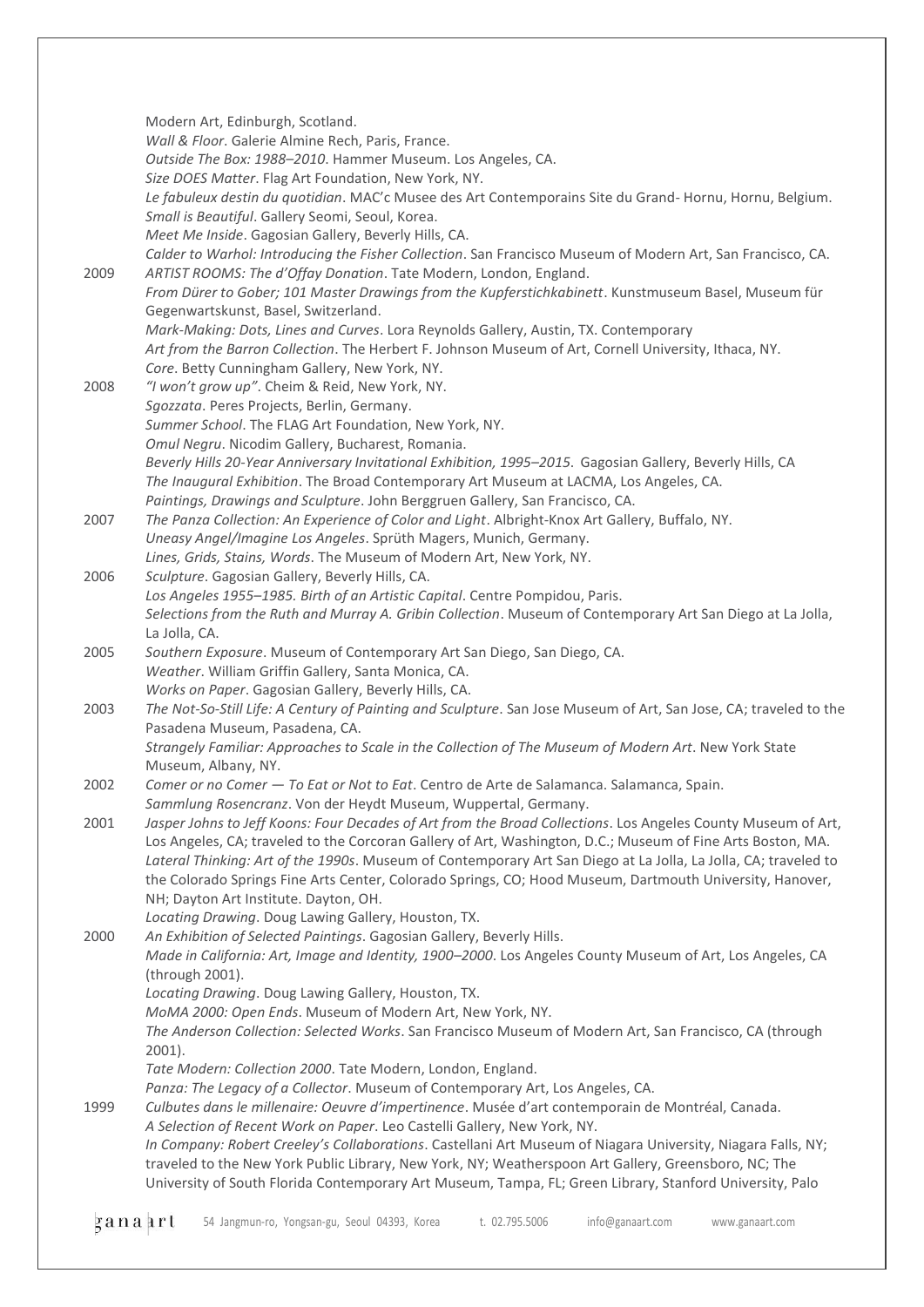Alto, CA. *De Opening*. Stedelijk Museum voor Actuele Kunst, Ghent, Belgium. *A Selection of Recent Work on Paper*. Leo Castelli Gallery, New York, NY. *Collectieopstelling*. VildMuseet, Umea, Sweden. 1998 *An Exhibition of Paintings.* Gagosian Gallery, Beverly Hills, CA. *A Decade of Collecting: Selected Recent Acquisitions in Contemporary Drawing*. Museum of Modern Art, New York, NY. *Magasin 3 Stockholm Kunsthalle at Arken: Selections from the Collection*. Museum für Moderne Kunst, Copenhagen, Denmark. *PhotoImage: Printmaking 60s to 90s*. Museum of Fine Arts, Boston, Boston, MA; traveled to the Baltimore Museum of Fine Art. Baltimore, MD; Des Moines Art Center, Des Moines, IA. 1997 *Objects of Desire: The Modern Still Life*. Museum of Modern Art. New York, NY; traveled to the Hayward Gallery, London, England. *Sunshine & Noir: Art in L.A. 1960–1997*. Louisiana Museum of Modern Art, Humlebeak, Denmark; traveled to the Kunstmuseum Wolfsburg, Germany; Castello di Rivoli, Museo d'Arte Contemporanea, Italy; California UCLA at the Armand Hammer Museum of Art, Los Angeles, CA. *The Artists of the Castelli Gallery*. Forty Years of Exploration and Innovation. Part Two. Leo Castelli Gallery. New York, NY. *Densité ou le Musée inimaginable*. Domaine de Kerguehennec Centre d'art Contemporaine, Bignan, France. *Under the Table*. The Contemporary Arts Center, Cincinnati, OH. *Selections from the Collection*. The Museum of Modern Art, New York, NY. *Book Obsession*. Tel Aviv Museum of Art, Tel Aviv, Israel. 1996 *The Panza Di Biumo Collection: Artists of the 80s and 90s*. Museo d'Arte Contemporanea, Trento, Italy. *Avant-première d'un musée – Le Musée d'Art Contemporain de Gand*. The Institut Néerlandais, Paris, France. *From Figure to Object A Century of Sculptors' Drawings*. Karsten Schubert, London, England; traveled to the Southampton City Art Gallery, Southampton, England. *Leo Castelli: An Exhibition in Honor of His Gallery and Artists*. Gagosian Gallery, Beverly Hills, CA. *Morceaux Choisis du Fonds National d'Art Contemporain*. Centre National d'Art Contemporain de Grenoble, Grenoble, France. 1995 *Twentieth Century American Sculpture at the White House*. The White House, Washington, D.C. *Carnegie International 1995*. The Carnegie Museum of Art, Pittsburgh, PA. *Object and Identity: A Legacy of Duchamp*. Tate Gallery, London, England. *Floored (Sculpture from the Lannan Foundation Collection)*. Lannan Foundation, Los Angeles, CA. *Micromegas*. The American Center, Paris, France; traveled to the Israel Museum, Jerusalem, Israel. *Permanent Collection*. Museum of Modern Art, New York, NY. *Collectieopstelling*. Museum van Hedendaagse Kunst, Ghent, Belgium. *Richard Artschwager, Edward Ruscha, Robert Therrien: Selected Works*. Leo Castelli Gallery, New York, NY. 1994 *From the Collection*. Magasin 3 Stockholm Konsthall, Stockholm, Sweden. *inSITE94*. San Diego, CA/Tijuana, Mexico. *Southern California: The Conceptual Landscape*. Madison Art Center, WI. 1993 *Le Jardin de la Vierge*. Espace 251 Nord, Brussels, Belgium. *From the Hand to the Head, the Theoretical Object*. Fonds Régional d'Art Contemporain, Domaine de Kerguéhennec, Brittany, France. 1992 *Documenta IX*. Museum Fridericianum. Kassel, Germany. *New Acquisitions*. Tate Gallery, London, England. *Recent Acquisitions — Selected New Works in the Permanent Collection*. Museum of Contemporary Art, Los Angeles, CA. *Manifeste*. Musée National d'Art Moderne. Centre Georges Pompidou, Paris. *Panza di Biumo, The Eighties and the Nineties from the Collection*. Museo Cantonale d'Arte, Lugano, Switzerland. *Mees, Klingelholler, Prince and Therrien*. Galerij Micheline Szwajcer, Antwerp, Belgium. *Surface to Surface*. Barbara Krakow Gallery, Boston, MA. 1991 *Lafrenz Collection, Hamburg*. Neues Museum, Bremen, Germany; traveled to the Irish Museum of Modern Art, Dublin, Ireland. *Minimalism and Post-Minimalism: Drawing Distinctions*. Hanover, NH; traveled to the Parrish Art Museum, Southampton, NY. 1990 *12th International Biennale of Drawings*. Museum of Modern Art, Rijeka, Yugoslavia.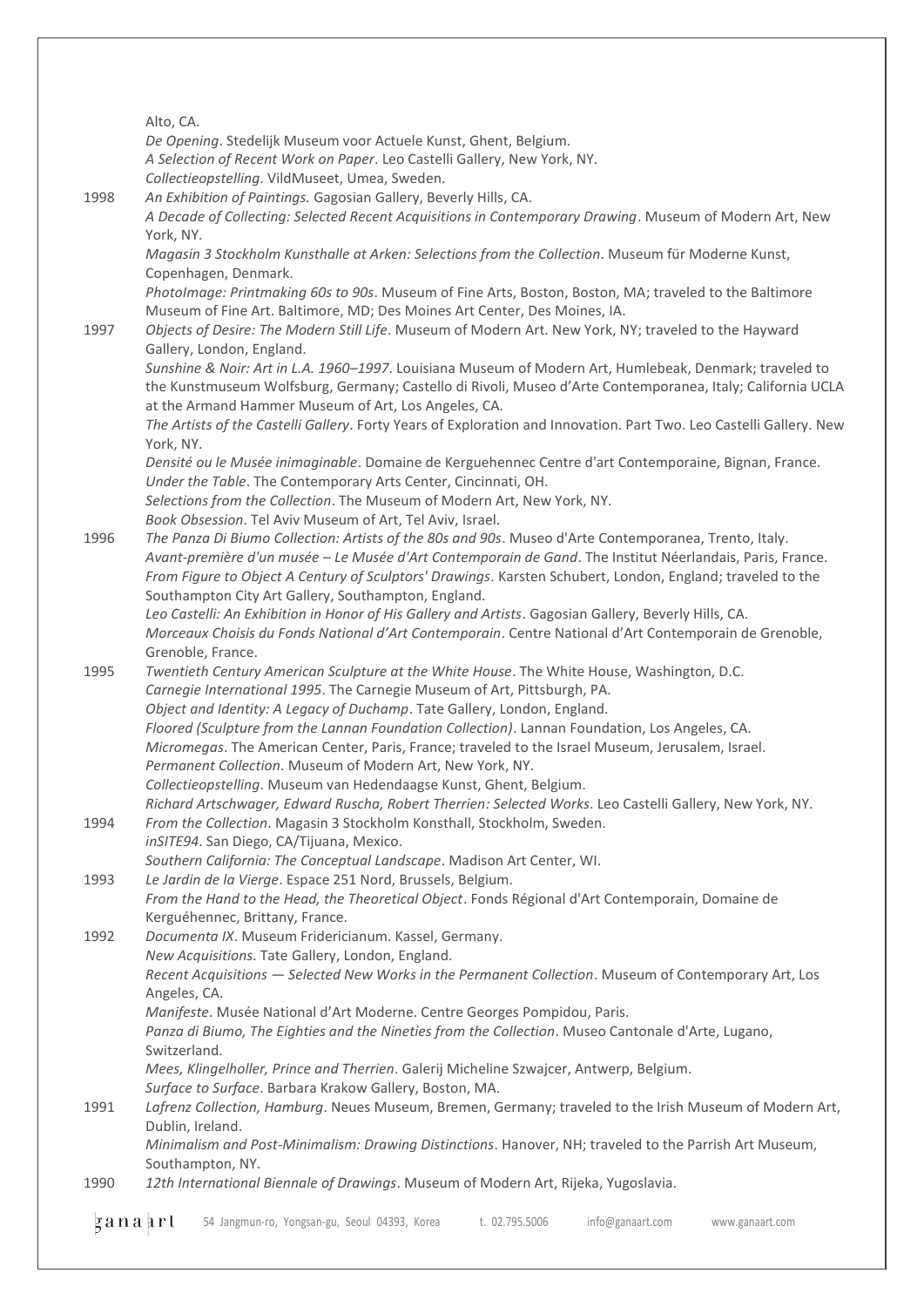*Objects of Potential. Five American Sculptors from the Anderson Collection*. College of Notre Dame, Wiegand Gallery, Belmont, CA. 1989 *Dreams and other Works on Paper*. Leo Castelli Gallery, New York, NY. *Art in Place, Fifteen Years of Acquisitions*. Whitney Museum of American Art, New York, NY. *I Triennal de Dibuix Joan Miró*. Fundació Joan Miró, Barcelona, Spain. *Sculpture 1960s–1980s*. The Greenberg Gallery, St. Louis, MO. 1988 *Skulptur/Sculpture, Material & Abstraction: 2 x 5 Positionen*. Aargauer Kunsthaus, Aarau, Switzerland; traveled to the Musée Cantonal des Beaux-Arts, Lausanne, Switzerland; The Swiss Institute and The City Gallery, New York, NY. *Sculpture Inside Outside*. Walker Art Center, Minneapolis, MN; traveled to the Museum of Fine Arts, Houston, Houston, TX. *Vital Signs*. Whitney Museum of American Art, New York, NY. *The University Collects: Recent Gifts From Ruth S. Schaffner*. University Art Museum, Santa Barbara, CA. *Magasin 3 Stockholm Stockholm Kunsthalle at Arken. Selections from the Collection*. Museum for Moderne Kunst. Copenhagen, Denmark. *Abstract Expressions Recent Sculpture*. Lannan Museum, Lake Worth, FL. 1987 *small scale sculpture LARGE SCALE SCULPTURE*. The Atlanta College of Art, Atlanta, GA. *Leo Castelli y sus Artistas*. Centro Cultural Arte Contemporaneo. Polanco, Mexico. *Structure to Resemblance: Work by Eight American Sculptors*. Albright–Knox Art Gallery, Buffalo, NY. *Leo Castelli at Gagosian*. Larry Gagosian Gallery, Los Angeles, CA. 1986 *A Collecting Partnership: Highlights of California Art Since 1945*. Newport Harbor Art Museum, Newport Beach,  $\Gamma$  $\triangle$ *After Nature*. Germans van Eck Gallery, New York , NY. *Individuals: A Selected History of Contemporary Art, 1945–86*. The Museum of Contemporary Art, Los Angeles, CA. *Major Acquisitions Since 1980: Selected Paintings and Sculpture*. Whitney Museum of American Art, New York, NY. *Pasadena Collects: The Art of Our Time*. Art Center College of Design, Pasadena, CA. *Individuals: A Selected History of Contemporary Art 1945 - 1986*. Los Angeles County Museum of Art, Los Angeles, CA. 1985 *Biennial Exhibition*. Whitney Museum of American Art, New York, NY. *Actual Size: An Exhibition of Small Paintings and Sculptures*. Larry Gagosian Gallery, Los Angeles, CA. 1984 *Aperto '84*. XLI Esposizione Internazionale d'Arte, La Biennale di Venezia, Venice, Italy. *Awards in the Visual Arts 3*. San Antonio Museum of Art, San Antonio, TX; traveled to the Loch Haven Art Center, Orlando, FL; Cranbrook Academy, Bloomfield, MI. 1982 *Quiet Commitment*. University of Southern California, Los Angeles, CA. 1980 *Sculpture in California 1975–80*. San Diego Museum of Art, San Diego, CA. *Le Va, Therrien*. Otis Art Institute, Los Angeles, CA. 1977 *Four Californians. Visual Incantations*. La Jolla Museum of Contemporary Art, La Jolla, CA. 1975 *Nine Artists*. Occidental College, Los Angeles, CA. 1974 Los Angeles Contemporary Exhibitions, Los Angeles, CA. *Young California #1*. Ruth S. Schaffner Gallery, Los Angeles, CA. **Awards** 1984 National Endowment for the Arts Award in the Visual Arts 3 1983 California Arts Council **Selected Public Collections** Abu Dhabi Tourism and Culture Authority, Abu Dhabi, United Arab Emirates. The Albright-Knox Art Gallery, Buffalo, NY.

Anderson Collection at Stanford University, Stanford, CA.

Art Gallery of York University, Toronto, Canada.

The Broad Art Foundation, Los Angeles, CA.

Brooklyn Museum, Brooklyn, NY.

The Carnegie Museum of Art, Pittsburgh, PA.